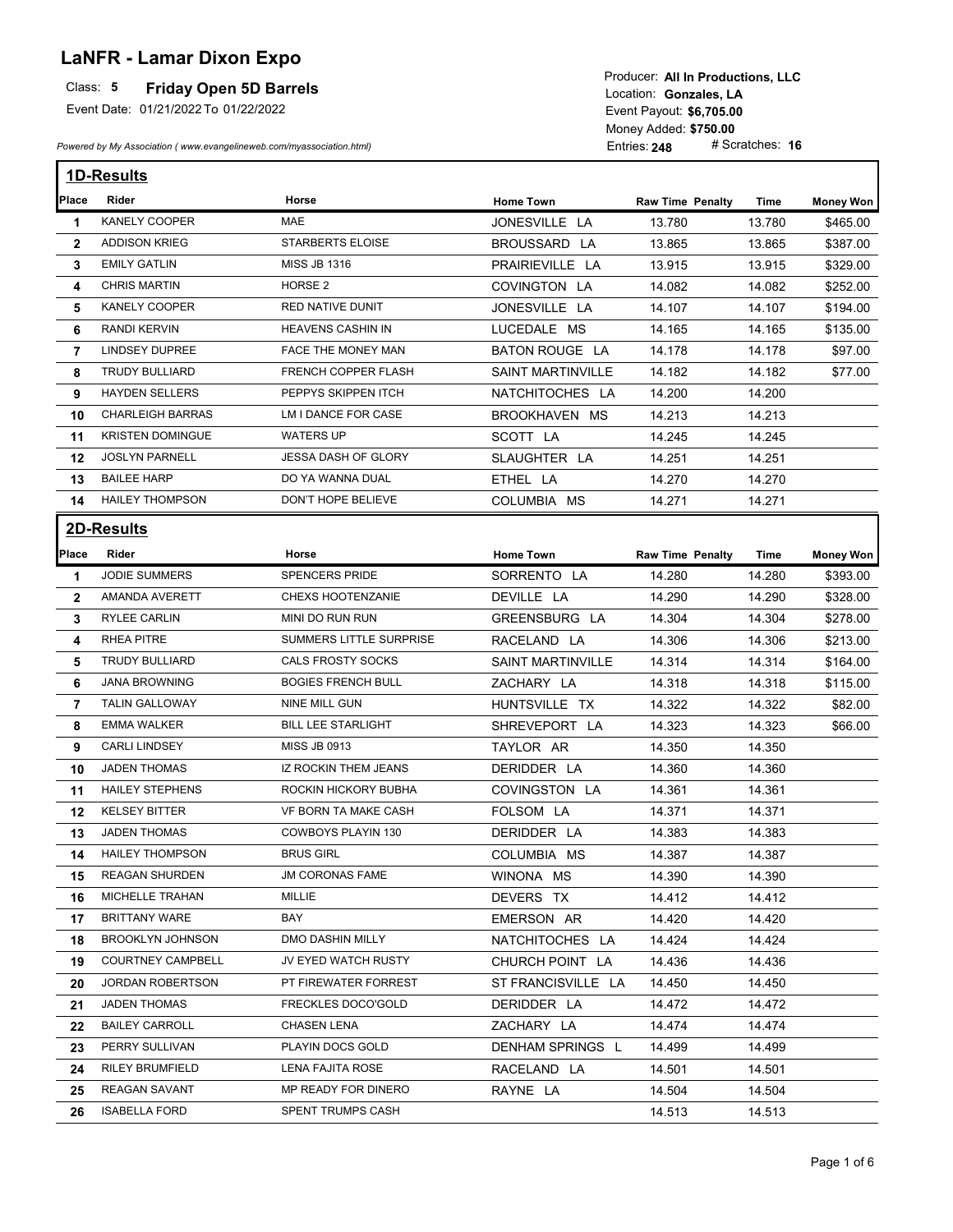| 27             | <b>BRENNA STRICKLAND</b> | DOCS LIL JAY BONNIE         | KENTWOOD LA             | 14.519                  | 14.519 |                  |
|----------------|--------------------------|-----------------------------|-------------------------|-------------------------|--------|------------------|
| 28             | <b>CHARLEIGH BARRAS</b>  | SL MISS PEPPY KATE          | BROOKHAVEN MS           | 14.523                  | 14.523 |                  |
| 29             | <b>LOGAN KRIEG</b>       | MAEBY A STARBERT            | BROUSSARD LA            | 14.526                  | 14.526 |                  |
| 30             | <b>TINA SIMMONS</b>      | EYE CANDY CAT               | DERIDDER LA             | 14.531                  | 14.531 |                  |
| 31             | PAYTON WALLACE           | <b>BAY BAR CASINO</b>       | DENHAM SPRINGS L        | 14.543                  | 14.543 |                  |
| 32             | OLIVIA KATE GUIDRY       | TURNIN ON FAITH             | DUSON LA                | 14.549                  | 14.549 |                  |
| 33             | <b>MEGAN BURSON</b>      | <b>NOELS FAMOUS NATIVE</b>  | HOUMA LA                | 14.584                  | 14.584 |                  |
| 34             | PRESLEY WHITE            | KATIES KRYSTAL BABY         | NATCHITOCHIS LA         | 14.604                  | 14.604 |                  |
| 34             | <b>RILEY BRUMFIELD</b>   | TRES FORTUNES TWO           | RACELAND LA             | 14.604                  | 14.604 |                  |
| 36             | SAVANNAH STAFFORD        | <b>BR DUCK DUCK GOOSE</b>   | LORANGER LA             | 14.619                  | 14.619 |                  |
| 37             | <b>DELANI LASSEIGNE</b>  | NATIVES KEEPN CORONA        | HOUMA LA                | 14.633                  | 14.633 |                  |
| 38             | <b>CYDNEY BROWN</b>      | <b>BELLES</b>               | JONESVILLE LA           | 14.648                  | 14.648 |                  |
| 39             | <b>KRYSTAL TEEL</b>      | <b>FEATURED REQUEST</b>     | JONESBORO AR            | 14.649                  | 14.649 |                  |
| 40             | <b>KAYLA KEITH</b>       | <b>BLAZIN BY</b>            | ROXIE MS                | 14.659                  | 14.659 |                  |
| 41             | <b>LEXI BACON</b>        | PS GUYS ON A HIGH           | FOXWORTH MS             | 14.668                  | 14.668 |                  |
| 42             | ADDY FAULKNER            | <b>BERIAH</b>               | DARROW LA               | 14.747                  | 14.747 |                  |
| 43             | HANNAH PUFFPAFF          | <b>BR JUSTA FIREWATER</b>   | ROBERT LA               | 14.761                  | 14.761 |                  |
| 44             | <b>ALLISON PREJEAN</b>   | <b>BECKY DASHING REBEL</b>  | LAKE CHARLES LA         | 14.772                  | 14.772 |                  |
|                | <b>3D-Results</b>        |                             |                         |                         |        |                  |
|                |                          |                             |                         |                         |        |                  |
| Place          | Rider                    | Horse                       | <b>Home Town</b>        | <b>Raw Time Penalty</b> | Time   | <b>Money Won</b> |
| 1              | <b>RYLEE CARLIN</b>      | <b>WAR PEPONITA</b>         | GREENSBURG LA           | 14.785                  | 14.785 | \$322.00         |
| $\mathbf{2}$   | <b>CHLOE OLIVER</b>      | P SCOOTER KIT               | THIBODAUX LA            | 14.792                  | 14.792 | \$268.00         |
| 3              | ELLA POOLEY              | SHZ FREAKIN STREAKIN        | GRETNA LA               | 14.797                  | 14.797 | \$228.00         |
| 4              | <b>RIKKI KERVIN</b>      | <b>OBD SMOKIN RAZOR</b>     | LUCEDALE MS             | 14.801                  | 14.801 | \$174.00         |
| 5              | <b>HAYDEN SELLERS</b>    | HIGH FLYIN MOONSHINE        | NATCHITOCHES LA         | 14.808                  | 14.808 | \$134.00         |
| 6              | RHEA PITRE               | SNOWFLAKE JACK              | RACELAND LA             | 14.818                  | 14.818 | \$94.00          |
| $\overline{7}$ | <b>ADDISON KRIEG</b>     | RAISE A BLUE EASY           | BROUSSARD LA            | 14.829                  | 14.829 | \$67.00          |
| 8              | <b>BRANDIE DURHAM</b>    | TENN-N-ONE SHOT             | ZACHARY LA              | 14.833                  | 14.833 | \$54.00          |
| 9              | RYLEE CARLIN             | CODE CONTROL                | GREENSBURG LA           | 14.835                  | 14.835 |                  |
| 10             | <b>MARLEY SEALS</b>      | SPECIAL LIL OAK             | COLUMBIA MS             | 14.842                  | 14.842 |                  |
| 10             | <b>CAROLINE FLYNT</b>    | PJH NIKS FIREWATER          | WEST POINT MS           | 14.842                  | 14.842 |                  |
| 12             | OLIVIA DOUGLAS           | NO SECRET NOW               | MAGEE MS                | 14.851                  | 14.851 |                  |
| 13             | LANDRY BROUILLLETTE      | PT FIREWATER FLIT           | ST FRANCISVILLE LA      | 14.852                  | 14.852 |                  |
| 14             | <b>BRENLEY METOYER</b>   | CC WOODEN FABLE             | NATCHITOCHES LA         | 14.857                  | 14.857 |                  |
| 15             | <b>AVERY ALLEN</b>       | LAD DOC LEO                 | <b>GRGEENWELL SPRIN</b> | 14.868                  | 14.868 |                  |
| 16             | <b>CASEY LAICHE</b>      | WHO DAT BREES N BY          | DESTREHAN LA            | 14.892                  | 14.892 |                  |
| 17             | <b>RANDI KERVIN</b>      | COCOS FORTUNE COOKIE        | LUCEDALE MS             | 14.900                  | 14.900 |                  |
| 18             | NATALIE STEPHENS         | DASANI                      | COVINGSTON LA           | 14.929                  | 14.929 |                  |
| 19             | ELLE LOUVIERE            | DASHIN JETT                 | PRAIRIEVILLE LA         | 14.940                  | 14.940 |                  |
| 20             | <b>EMMA WALKER</b>       | <b>LAUGHING FLING</b>       | SHREVEPORT LA           | 14.968                  | 14.968 |                  |
| 21             | <b>RANDI KERVIN</b>      | <b>WOODYS TRAFFIC LIGHT</b> | LUCEDALE MS             | 14.982                  | 14.982 |                  |
| 22             | <b>MONTANA ROY</b>       | LA MUDD SLINGER             | DUSON LA                | 14.988                  | 14.988 |                  |
| 22             | <b>BOBBI RANDLE</b>      | FC A CLASSIC LATTE          | VINTON LA               | 14.988                  | 14.988 |                  |
| 24             | MALLORY DUNCAN           | PT MAJOR CASHNCREDIT        | DENHAM SPRINGS L        | 15.005                  | 15.005 |                  |
| 25             | <b>HAIVEN TEEL</b>       | <b>SBW STREAKINPEACH</b>    | JONESBORO AR            | 15.021                  | 15.021 |                  |
| 26             | JEDONNE MILLER           | EDDIES DALLAS COWBOY        | DERIDDER LA             | 15.030                  | 15.030 |                  |
| 27             |                          |                             |                         |                         |        |                  |
|                | RHONDA ADDISON           | NAWLIN'S BREES              | HAMMOND LA              | 15.032                  | 15.032 |                  |
| 28             | RHEALYN LEGENDRE         | ROSE                        | LOCKPORT LA             | 15.057                  | 15.057 |                  |
| 29             | CAROLINE GARLAND         | <b>BOLTPERKHANCOCK BANG</b> | SAREPTA LA              | 15.064                  | 15.064 |                  |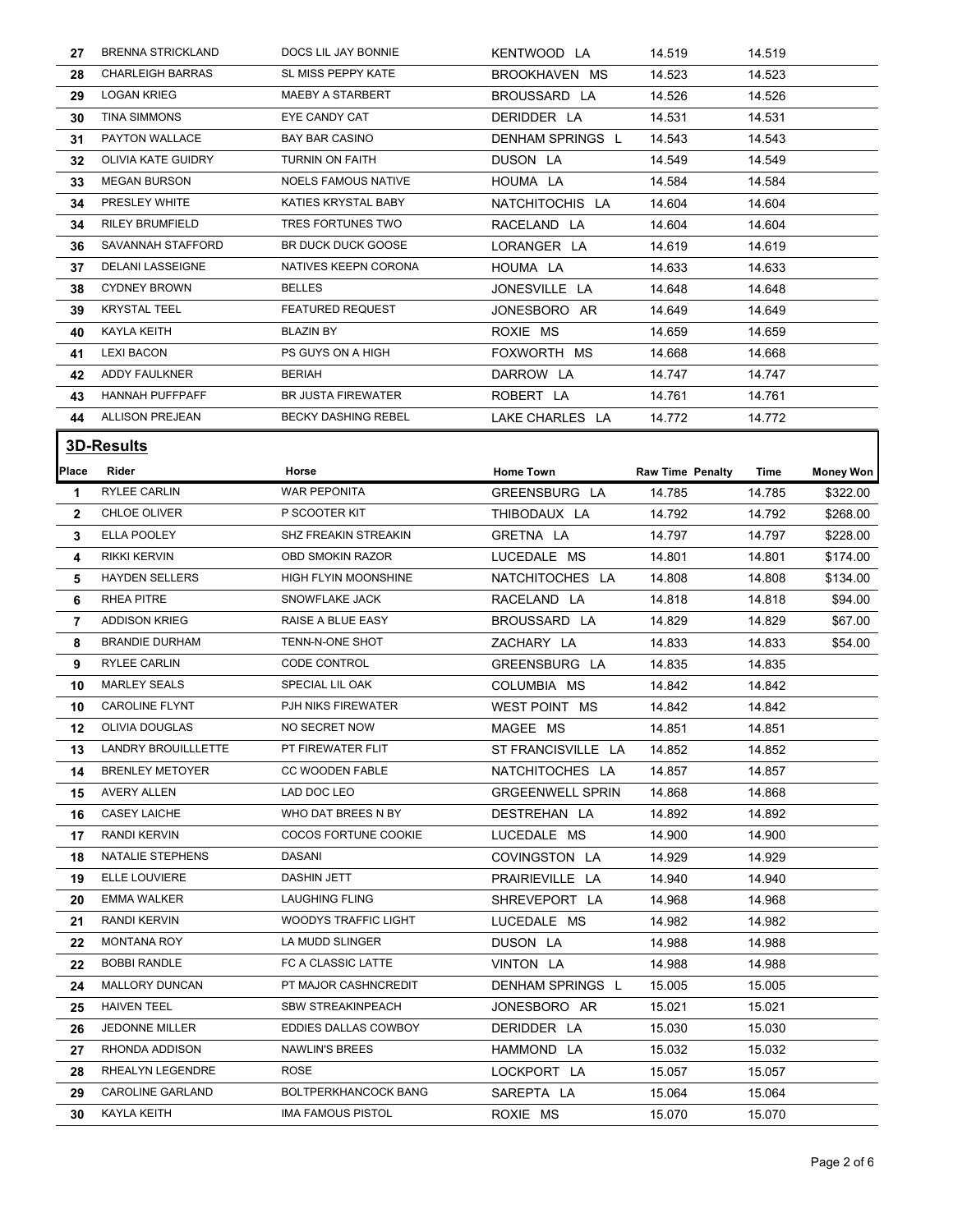| 31           | <b>AUDREE ERVIN</b>     | WDJ ROYAL POCO TORO         | SONTAG MS                 | 15.073                  | 15.073 |           |
|--------------|-------------------------|-----------------------------|---------------------------|-------------------------|--------|-----------|
| 32           | <b>HALEY WALKER</b>     | <b>ROOSTER</b>              | <b>SAINT FRANCISVILLE</b> | 15.077                  | 15.077 |           |
| 33           | ELLE LOUVIERE           | SHINERS SUGAR SPARK         | PRAIRIEVILLE LA           | 15.091                  | 15.091 |           |
| 34           | <b>JILL LOFTIN</b>      | <b>JJ FAMOUS SIXES</b>      | ELM GROVE LA              | 15.114                  | 15.114 |           |
| 35           | <b>KAYLA KEITH</b>      | <b>FAMOUS DUCKS A FLYIN</b> | ROXIE MS                  | 15.119                  | 15.119 |           |
| 36           | DAKOTAH MULKEY          | MM ROYAL BREEZE             | TICKFAW LA                | 15.122                  | 15.122 |           |
| 37           | RANDI DOMANGUE          | <b>HEADLINES JM</b>         | CHAUVIN LA                | 15.130                  | 15.130 |           |
| 38           | JAYDA WESTBROOK         | <b>MUSTBDOINSUMTHINRITE</b> | ST ROSE LA                | 15.159                  | 15.159 |           |
| 39           | <b>MONTANA ROY</b>      | SASS ME IN FRENCH           | DUSON LA                  | 15.173                  | 15.173 |           |
| 40           | <b>HAILEY STEPHENS</b>  | SPARKED A BLAZE             | COVINGSTON LA             | 15.175                  | 15.175 |           |
| 41           | RHEA PITRE              | <b>CLUTCH</b>               | RACELAND LA               | 15.177                  | 15.177 |           |
| 42           | <b>HAILEY MOORE</b>     | LEGENDS BELLA MONET         | PEARL RIVER LA            | 15.181                  | 15.181 |           |
| 43           | KATE ALEXANDER          | PLEAZED WITH CASH           | PURVIS MS                 | 15.186                  | 15.186 |           |
| 43           | <b>EMILY MARCEAUX</b>   | <b>WENDY</b>                | SCOTT LA                  | 15.186                  | 15.186 |           |
| 45           | <b>GRACE HILTON</b>     | DASH TA BLUE                | BILOXI MS                 | 15.189                  | 15.189 |           |
| 46           | <b>JUSTIN JOSEY</b>     | LIL KIT DUAL                | CARRIERE MS               | 15.193                  | 15.193 |           |
| 47           | <b>ALLISON SIMON</b>    | CLM MR JAMBEIT BEBE         | JENNINGS LA               | 15.195                  | 15.195 |           |
| 48           | ANN HILTON              | LOUISIANA DYNASTY           |                           | 15.201                  | 15.201 |           |
| 49           | ANGEL SPIVEY            | <b>NIKKIS TWISTER</b>       | GONZALES LA               | 15.235                  | 15.235 |           |
| 50           | PRESLEY WHITE           | <b>FAMOUS ALI</b>           | NATCHITOCHIS LA           | 15.236                  | 15.236 |           |
| 51           | <b>JODIE SUMMERS</b>    | EXTRA BAD N BOUJEE          | SORRENTO LA               | 15.240                  | 15.240 |           |
| 52           | <b>JACLYN CRESSONIE</b> | <b>FIRST CLASS DAWSEN</b>   | RACELAND LA               | 15.247                  | 15.247 |           |
| 53           | CHEYENNE SEAUX          | <b>JUNIORS PEPPY BAR</b>    | LAFAYETTE LA              | 15.251                  | 15.251 |           |
| 54           | <b>GENRY GIACONE</b>    | <b>RUNNIN ROMANCE</b>       | INDEPENDENCE LA           | 15.258                  | 15.258 |           |
| 55           | <b>JENNA STEWART</b>    | SHESANIVORY                 | DEQUINCY LA               | 15.278                  | 15.278 |           |
|              |                         |                             |                           |                         |        |           |
|              |                         |                             |                           |                         |        |           |
|              | <b>4D-Results</b>       |                             |                           |                         |        |           |
| Place        | Rider                   | Horse                       | <b>Home Town</b>          | <b>Raw Time Penalty</b> | Time   | Money Won |
| 1            | <b>KELLIE WALLACE</b>   | PURPEL RAIN                 | DENHAM SPRINGS L          | 15.294                  | 15.294 | \$250.00  |
| $\mathbf{2}$ | <b>KELSEY BITTER</b>    | <b>WILD THING</b>           | FOLSOM LA                 | 15.308                  | 15.308 | \$209.00  |
| 3            | TALIN GALLOWAY          | THE JEWEL OF PEPTO          | HUNTSVILLE TX             | 15.316                  | 15.316 | \$177.00  |
| 4            | <b>LACY MATHERNE</b>    | <b>BAR SIX BELLES</b>       | RACELAND LA               | 15.344                  | 15.344 | \$136.00  |
| 5            | PERRY SULLIVAN          | MY SWEET LIL GATOR          | DENHAM SPRINGS L          | 15.346                  | 15.346 | \$104.00  |
| 6            | <b>GRACE HILTON</b>     | JOHN Q                      | BILOXI MS                 | 15.359                  | 15.359 | \$73.00   |
| 7            | ANGEL SPIVEY            | SPECIAL EYES FANTASY        | GONZALES LA               | 15.378                  | 15.378 | \$52.00   |
| 8            | KALEB BABIN             | <b>MISS MUDBUG MARY</b>     | GONZALES LA               | 15.380                  | 15.380 | \$42.00   |
| 9            | EMMA BERRY              | HY ROCKIN RUBY              | COUSHATTA LA              | 15.406                  | 15.406 |           |
| 10           | APRIL LEJEUNE           | PALS ALLY GAL               | DENHAM SPRINGS L          | 15.426                  | 15.426 |           |
| 11           | ALYSON DOMINGUE         | IMA SPECIAL LEGACY          | SCOTT LA                  | 15.428                  | 15.428 |           |
| 12           | <b>SHANNON SMITH</b>    | <b>BUSY LACIN CHEX</b>      | VANCLEAVE MS              | 15.442                  | 15.442 |           |
| 13           | <b>LEXI BACON</b>       | <b>SPARKLES</b>             | FOXWORTH MS               | 15.465                  | 15.465 |           |
| 14           | <b>MIKKI PARNELL</b>    | <b>CHICS STAR SEEKER</b>    | SLAUGHTER LA              | 15.480                  | 15.480 |           |
| 15           | <b>JACLYN CRESSONIE</b> | I AM SWEETFAME              | RACELAND LA               | 15.508                  | 15.508 |           |
| 16           | <b>STACY TYLER</b>      | JET PASS THE FRENCHMAN      | SHONGALOO LA              | 15.523                  | 15.523 |           |
| 17           | NICCOLE VERRET          | <b>RUMMI</b>                | BREAUX BRIDGE LA          | 15.546                  | 15.546 |           |
| 18           | NATALIE STEPHENS        | <b>MISTY</b>                | COVINGSTON LA             | 15.558                  | 15.558 |           |
| 19           | JAYDA WESTBROOK         | WAITIN ON THE MAILMAN       | ST ROSE LA                | 15.560                  | 15.560 |           |
| 20           | <b>BRAXLYNN PERDUE</b>  | FLASHA BITA CASH            | KENTWOOD LA               | 15.582                  | 15.582 |           |
| 21           | KAYCI ALLEMAND          | <b>FAME OF SHINE</b>        | DUSON LA                  | 15.586                  | 15.586 |           |
| 22           | TAMMY MANUEL            | CATS WESTERN GREYSTO        | CHURCH POINT LA           | 15.609                  | 15.609 |           |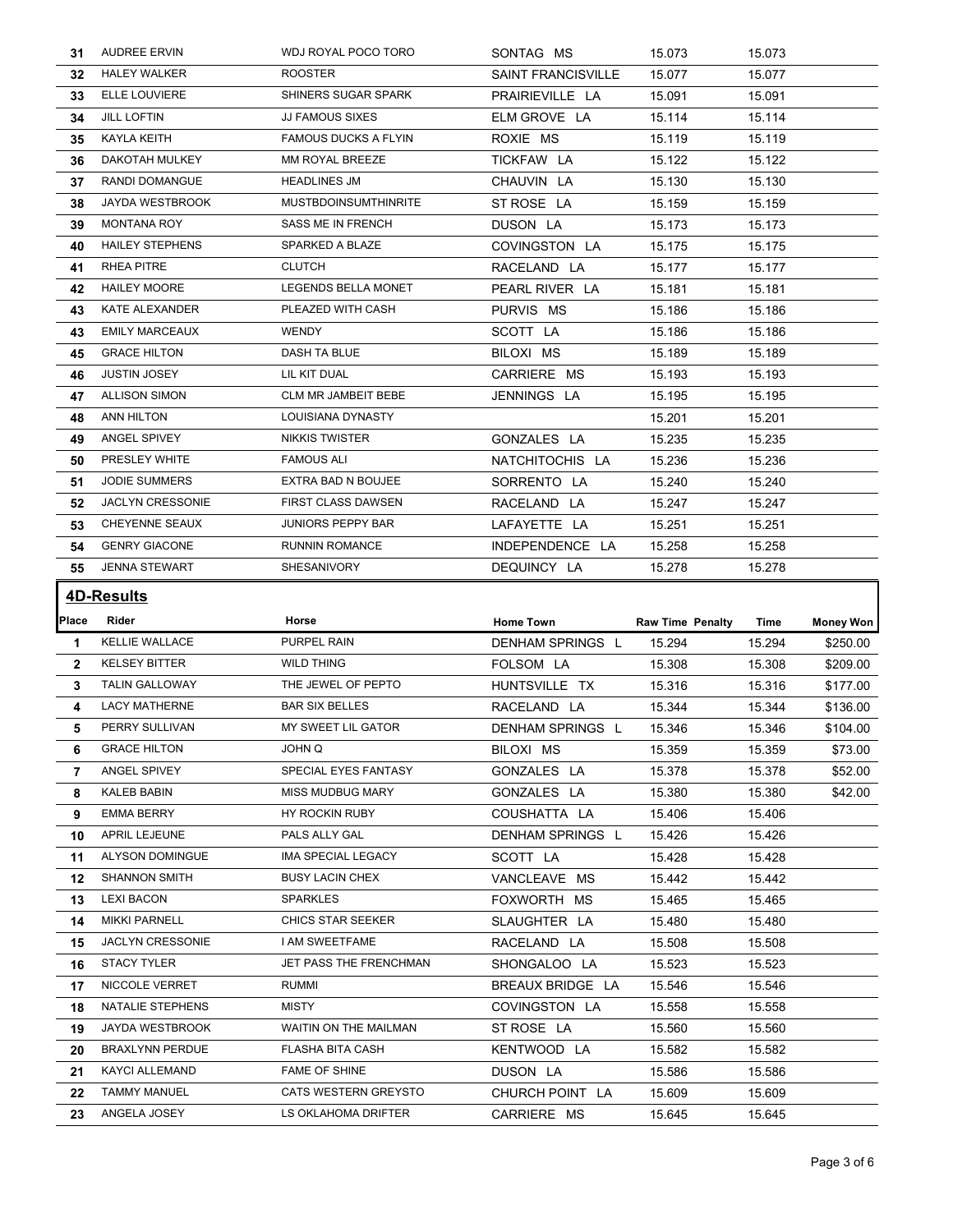| 24             | <b>TALIN GALLOWAY</b>                         | MY MY MONKEY BUSINESS                     | HUNTSVILLE TX           | 15.659                  | 15.659           |                  |
|----------------|-----------------------------------------------|-------------------------------------------|-------------------------|-------------------------|------------------|------------------|
| 25             | KAYLEE COLLINS                                | LITTLE STREAKING WARRIOR                  | MIDFIELD TX             | 15.688                  | 15.688           |                  |
| 26             | <b>DANIEL GRAHAM</b>                          | PT FLAMING FIREWATER                      | WALKER LA               | 15.693                  | 15.693           |                  |
| 27             | <b>HOLLEY GUYTON</b>                          | <b>STORM</b>                              | PERKINSTON MS           | 15.701                  | 15.701           |                  |
| 28             | KYNDAL LEJEUNE                                | ZAN PARR SOLANO                           | <b>DENHAM SPRINGS L</b> | 15.704                  | 15.704           |                  |
| 29             | <b>JENNY VIDRINE</b>                          | NO TIME TA BLINK                          | SAINT AMANT LA          | 15.713                  | 15.713           |                  |
| 30             | <b>MALLIE GORDON</b>                          | <b>DYNAMARA</b>                           | WATER VALLEY MS         | 15.719                  | 15.719           |                  |
| 31             | <b>EMMIE COLLINS</b>                          | IMPRESSIVE SANDY BAR                      |                         | 15.753                  | 15.753           |                  |
| 32             | SHERI BLACKWELL                               | <b>TIANYS TOESOFFLAMING</b>               | PRAIRIEVILLE LA         | 15.763                  | 15.763           |                  |
| 33             | <b>MISTI THIBODEAUX</b>                       | <b>BEAUTY</b>                             | CHURCH POINT LA         | 15.775                  | 15.775           |                  |
|                | <u>5D-Results</u>                             |                                           |                         |                         |                  |                  |
|                |                                               |                                           |                         |                         |                  |                  |
| Place          | Rider<br><b>MALLIE GORDON</b>                 | Horse<br>SHORT GO                         | <b>Home Town</b>        | <b>Raw Time Penalty</b> | Time             | <b>Money Won</b> |
| 1              |                                               |                                           | WATER VALLEY MS         | 15.819                  | 15.819           | \$179.00         |
| $\mathbf{2}$   | ANGEL SPIVEY                                  | TASER ME BLUE                             | GONZALES LA             | 15.847                  | 15.847           | \$149.00         |
| 3              | CHEYENNE SEAUX                                | RANGER PACKIN PISTOL                      | LAFAYETTE LA            | 15.928                  | 15.928           | \$127.00         |
| 4              | ELIZABETH MCANALLY                            | SKIP-ALONG-FRECKLES<br><b>RANGER</b>      | DENHAM SPRINGS L        | 15.967                  | 15.967           | \$97.00          |
| 5              | <b>KAYLEE COLLINS</b>                         | YOU'VE GOTTA FRIEND                       | MIDFIELD TX             | 16.001                  | 16.001           | \$75.00          |
| 6              | <b>RILEY BERGERON</b>                         |                                           | KENNER LA               | 16.014                  | 16.014           | \$52.00          |
| $\overline{7}$ | <b>JANIE NEWBY</b>                            | AK SKIPPA TINKER                          | TICKFAW LA              | 16.139                  | 16.139           | \$37.00          |
| 8              | ELIZABETH MCANALLY                            | FLYING-WITH-COLORS                        | DENHAM SPRINGS L        | 16.142                  | 16.142           | \$30.00          |
| 9              | <b>KACY TARVER</b>                            | <b>STORMY</b>                             | <b>GREENWELL SPRING</b> | 16.160                  | 16.160           |                  |
| 10             | <b>TANNAH MCALISTER</b>                       | <b>DUAL MCGILL</b>                        | INDEPENDENCE LA         | 16.221                  | 16.221           |                  |
| 11             | <b>EMILY PREJEAN</b>                          | AYLA                                      | BELLE CHASSE LA         | 16.307                  | 16.307           |                  |
| 12             | <b>VICTORIA COGAN</b>                         | DASH FOR LUNA FIRST                       | GEISMAR LA              | 16.432                  | 16.432           |                  |
| 13             | <b>GRACE FORD</b>                             | CHIEF                                     |                         | 16.455                  | 16.455           |                  |
| 14             | <b>WANDA DAVIS</b>                            | CD BAMA GOLD                              | COLUMBIA MS             | 16.470                  | 16.470           |                  |
| 15             | <b>LINDSEY RICHARD</b>                        | JIM DANDY BLUE                            | ARNAUDVILLE LA          | 16.476                  | 16.476           |                  |
| 16             | <b>BAYLIE NEWMAN</b>                          | <b>SETHS VILLAGE CHAMP</b>                | VILLE PLATTE LA         | 16.499                  | 16.499           |                  |
| 17             | <b>BAILEE HARP</b>                            | JESS N STORMY                             | ETHEL LA                | 16.591                  | 16.591           |                  |
| 18             | <b>BREA ELLWANGER</b>                         | <b>ROME</b>                               | AMITE LA                | 16.607                  | 16.607           |                  |
| 19             | <b>TAYLOR THERIOT</b>                         | <b>MAGGIES BLU STAR</b>                   | HOUMA LA                | 16.625                  | 16.625           |                  |
| 20             | <b>MARGARET WILLIAMS</b>                      | <b>FABULOUS MEMORIES</b>                  | BAKER LA                | 16.656                  | 16.656           |                  |
| 21             | <b>RAMSEY NELSON</b>                          | <b>GATOR</b>                              |                         | 16.706                  | 16.706           |                  |
| 22             | <b>DESI LASSEIGNE</b>                         | PERKS MAGIC FROST                         | HOUMA LA                | 16.866                  | 16.866           |                  |
| 23             | ROXANNE DOMINGUE                              | <b>MISS PACKING MAGIC</b><br><b>EMBER</b> | CARENCRO LA             | 17.010                  | 17.010           |                  |
| 24             | <b>CALEY PERDUE</b><br><b>CRYSTAL BOATMAN</b> | FRECKOLENA PEPTO                          | OCEAN SPRINGS MS        | 17.068                  | 17.068           |                  |
| 25             | <b>KAYLEE COLLINS</b>                         | SAGE                                      | DUSON LA<br>MIDFIELD TX | 17.111<br>17.115        | 17.111           |                  |
| 26<br>27       | <b>KRISTINE FRICKE</b>                        | <b>GENUINE OLE MAN</b>                    | CLINTON LA              | 17.143                  | 17.115<br>17.143 |                  |
|                | MICHELE MULKEY                                | WYO DRIFTIN VALENTINE                     | TICKFAW LA              | 17.208                  | 17.208           |                  |
| 28             |                                               |                                           |                         |                         |                  |                  |
| 29             | <b>TRISTA ROHMAN</b>                          | A WIZZIN IMPACK                           | PORT BARRE LA           | 17.223                  | 17.223           |                  |
| 30             | <b>GRACIE CHERAMIE</b>                        | SHUGGA                                    | LOCKPORT LA             | 17.297                  | 17.297           |                  |
| 31             | <b>BETTLYN BABIN</b>                          | CHEROKEES LAST INJUN                      | DERIDDER LA             | 17.550                  | 17.550           |                  |
| 32             | <b>BECKY CHUSTZ</b>                           | <b>SMOKE</b><br>POCOS ROCKET JET          | ETHEL LA                | 17.705                  | 17.705           |                  |
| 33             | KATIE BIERDEN HALBMAIER                       |                                           | COUSHATTA LA            | 17.935                  | 17.935           |                  |
| 34             | KATHY DEHART                                  | MOE GOSSIP                                | GIBSON LA               | 17.997                  | 17.997           |                  |
| 35             | SHERI BLACKWELL                               | <b>CHARLIE BROWN</b>                      | PRAIRIEVILLE LA         | 18.219                  | 18.219           |                  |
| 36             | <b>GRACELYN STRINGER</b>                      | <b>CHOOCHOO</b>                           | FOXWORTH MS             | 18.382                  | 18.382           |                  |
| 37             | <b>HEATHER CHADWICK</b>                       | <b>GROSOREILLESPLAYMATE</b>               | ROBERT LA               | 18.470                  | 18.470           |                  |
| 38             | <b>JUSTIN JOSEY</b>                           | SW G EASY                                 | CARRIERE MS             | 19.045                  | 19.045           |                  |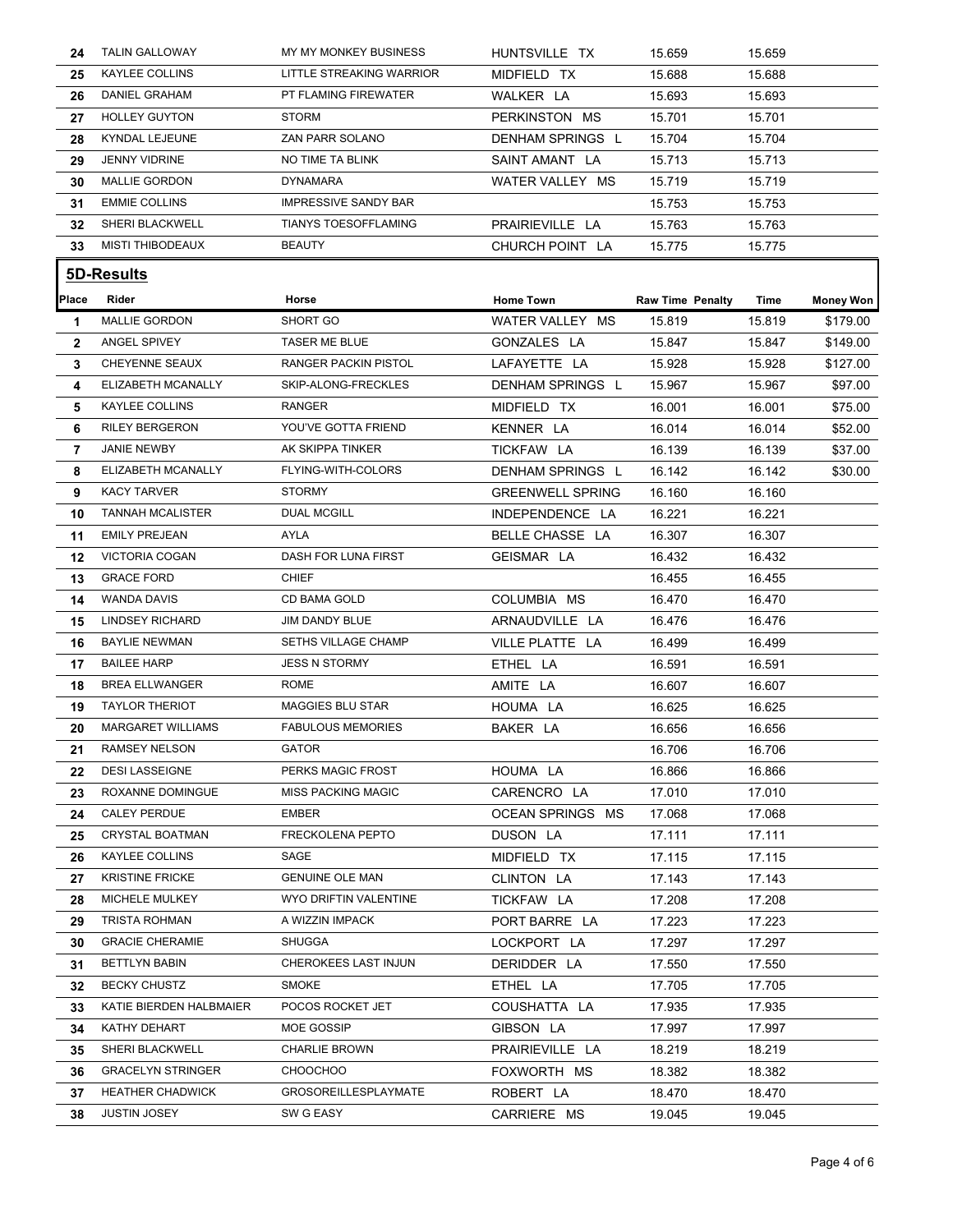| 39    | <b>REAGAN SAVANT</b>      | <b>STOLI FIRST DOWN</b>    | RAYNE LA               | 19.354                  |    | 19.354  |                  |
|-------|---------------------------|----------------------------|------------------------|-------------------------|----|---------|------------------|
|       | <b>No Time-Results</b>    |                            |                        |                         |    |         |                  |
| Place | Rider                     | Horse                      | <b>Home Town</b>       | <b>Raw Time Penalty</b> |    | Time    | <b>Money Won</b> |
|       | <b>EMILY GATLIN</b>       | <b>GEEMENEZE FLING</b>     | PRAIRIEVILLE LA        | 13.991                  | 5  | 818.991 |                  |
|       | MICHELLE TRAHAN           | HR GO ROCK ON              | DEVERS TX              | 14.148                  | 5  | 819.148 |                  |
|       | ELLA POOLEY               | HALLIES ROYAL TWIST        | GRETNA LA              | 14.160                  | 5  | 819.160 |                  |
|       | <b>EMMA WALKER</b>        | SIR MAX MO SET             | SHREVEPORT LA          | 14.292                  | 5  | 819.292 |                  |
|       | <b>WHITLEY ALLEMAND</b>   | RARE BAR DOLL              | SCHRIEVER LA           | 14.429                  | 5  | 819.429 |                  |
|       | <b>LINDSEY RICHARD</b>    | <b>DELTAS DUN LOPPEN</b>   | ARNAUDVILLE LA         | 14.553                  | 5  | 819.553 |                  |
|       | <b>AUDREE ERVIN</b>       | MUMMAS POCO DUNNY          | SONTAG MS              | 14.566                  | 5  | 819.566 |                  |
|       | <b>JENNIFER WILLIAMS</b>  | DATS MY SAINT              | SIBLEY LA              | 14.847                  | 5  | 819.847 |                  |
|       | <b>CHRIS MARTIN</b>       | HORSE <sub>1</sub>         | COVINGTON LA           | 14.854                  | 5  | 819.854 |                  |
|       | <b>CYDNEY BROWN</b>       | DRIFTER ON THE ROCKS       | JONESVILLE LA          | 14.869                  | 5  | 819.869 |                  |
|       | <b>BROOKLYN JOHNSON</b>   | <b>FJS PERKS DASHA RED</b> | NATCHITOCHES LA        | 14.963                  | 5  | 819.963 |                  |
|       | <b>EMMIE COLLINS</b>      | <b>STREAKIN SPRAT</b>      |                        | 15.050                  | 5  | 820.050 |                  |
|       | <b>KRISTEN DOMINGUE</b>   | <b>SHAQ WAGON</b>          | SCOTT LA               | 15.089                  | 5  | 820.089 |                  |
|       | <b>JILL LOFTIN</b>        | <b>PISTOL</b>              | ELM GROVE LA           | 15.095                  | 5  | 820.095 |                  |
|       | <b>MARIA MARCENARO</b>    | DA BAY                     | COVINGTON LA           | 15.245                  | 5  | 820.245 |                  |
|       | <b>BAILEE HARP</b>        | <b>LENAS RED MONEY</b>     | ETHEL LA               | 15.307                  | 5  | 820.307 |                  |
|       | <b>TAYLOR THERIOT</b>     | <b>COOSAMINT PATTI</b>     | HOUMA LA               | 15.356                  | 5  | 820.356 |                  |
|       | <b>AVA PARRA</b>          | BABY                       | HOUMA LA               | 15.417                  | 5  | 820.417 |                  |
|       | <b>TAYLOR SHURDEN</b>     | <b>TOGIES RED CAT</b>      | WINONA MS              | 15.467                  | 5  | 820.467 |                  |
|       | <b>NATALIE STEPHENS</b>   | <b>ANARCHY</b>             | COVINGSTON LA          | 15.561                  | 5  | 820.561 |                  |
|       | <b>JENNA STEWART</b>      | STREETS TUFF STUFF         | DEQUINCY LA            | 15.571                  | 5  | 820.571 |                  |
|       | <b>CASEY LAICHE</b>       | DRAGON BY YAWL             | DESTREHAN LA           | 15.627                  | 5  | 820.627 |                  |
|       | CHEYENNE SEAUX            | <b>CUSTOM GREY</b>         | LAFAYETTE LA           | 15.683                  | 5  | 820.683 |                  |
|       | <b>HEATHER CHADWICK</b>   | <b>FRENCHIE</b>            | ROBERT LA              | 15.754                  | 5  | 820.754 |                  |
|       | <b>CORRIE MARTINE</b>     | LOUISIANA HEAT             | DARROW LA              | 15.787                  | 5  | 820.787 |                  |
|       | LAUREN MAYEUX             | <b>LUCY</b>                | FOLSOM LA              | 16.577                  | 5  | 821.577 |                  |
|       | HUNTER FREEMAN            | <b>BONITA BUGS</b>         | BEAUMONT TX            | 16.920                  | 5  | 821.920 |                  |
|       | <b>CARLIE DODD</b>        | SHEZA SWEET AWARD          | MONTICELLO AR          | 17.784                  | 5  | 822.784 |                  |
|       | OLIVIA CHENEVERT          | CARAWAYS INSEXYSLANE       | PLAUCHEVILLE LA        | 14.383                  | 10 | 824.383 |                  |
|       | <b>JILL LOFTIN</b>        | TOBY CUTTERS JACKPOT       | ELM GROVE LA           | 14.583                  | 10 | 824.583 |                  |
|       | ANGELA JOSEY              | LS LENA SAVANA             | CARRIERE MS            | 14.774                  | 10 | 824.774 |                  |
|       | <b>JILL LOFTIN</b>        | MASTER OF MY FORTUNE       | ELM GROVE LA           | 14.809                  | 10 | 824.809 |                  |
|       | LILLIAN PEFFLEY           | SHINING LITTLE LENA        | SLIDELL LA             | 15.260                  | 10 | 825.260 |                  |
|       | KARLA HEBERT              | PEAKY BLINDERS             | HOUMA LA               | 16.010                  | 10 | 826.010 |                  |
|       | OLIVIA KATE GUIDRY        | TANK                       | DUSON LA               | 21.194                  | 5  | 826.194 |                  |
|       | MONTANA ROY               | WHO STOLI MY CORONA        | DUSON LA               | 16.813                  | 10 | 826.813 |                  |
|       | KAYCI ALLEMAND            | CASH N MOONSHINE           | DUSON LA               | 999.000                 |    | 999.000 |                  |
|       | <b>MADI DIER</b>          | <b>SMALL TOWN BULLY</b>    | GREENSBURG LA          | 999.000                 |    | 999.000 |                  |
|       | PRESLEY WHITE             | HORSE 2                    | NATCHITOCHIS LA        | 999.000                 |    | 999.000 |                  |
|       | LILLIAN PEFFLEY           | M.R. ANGELA'S ZEST         | SLIDELL LA             | 999.000                 |    | 999.000 |                  |
|       | ZOIE POLEZCEK             | RESPECT                    | LORANGER LA            | 999.000                 |    | 999.000 |                  |
|       | <b>VIVIENNE BURAS</b>     | <b>FANCYS SECRET</b>       | HARVEY LA              | 999.000                 |    | 999.000 |                  |
|       | <b>CHARLEIGH BARRAS</b>   | MOONSHINE NONSTOP          | BROOKHAVEN MS          | 999.000                 |    | 999.000 |                  |
|       | <b>GRACELEE BREAZEALE</b> | NIGHTLIGHT                 | PASS CHRISTIAN MS      | 999.000                 |    | 999.000 |                  |
|       | <b>ERYN HOWSE</b>         | <b>BLYSS</b>               | <b>CRYSTAL SPRINGS</b> | 999.000                 |    | 999.000 |                  |
|       | <b>CHRISTINA MATTE</b>    | LIBERTY                    | PRAIRIEVILLE LA        | 999.000                 |    | 999.000 |                  |
|       | <b>BROOKLYN JOHNSON</b>   | MISS JETAFLIT              | NATCHITOCHES LA        | 999.000                 |    | 999.000 |                  |
|       |                           |                            |                        |                         |    |         |                  |